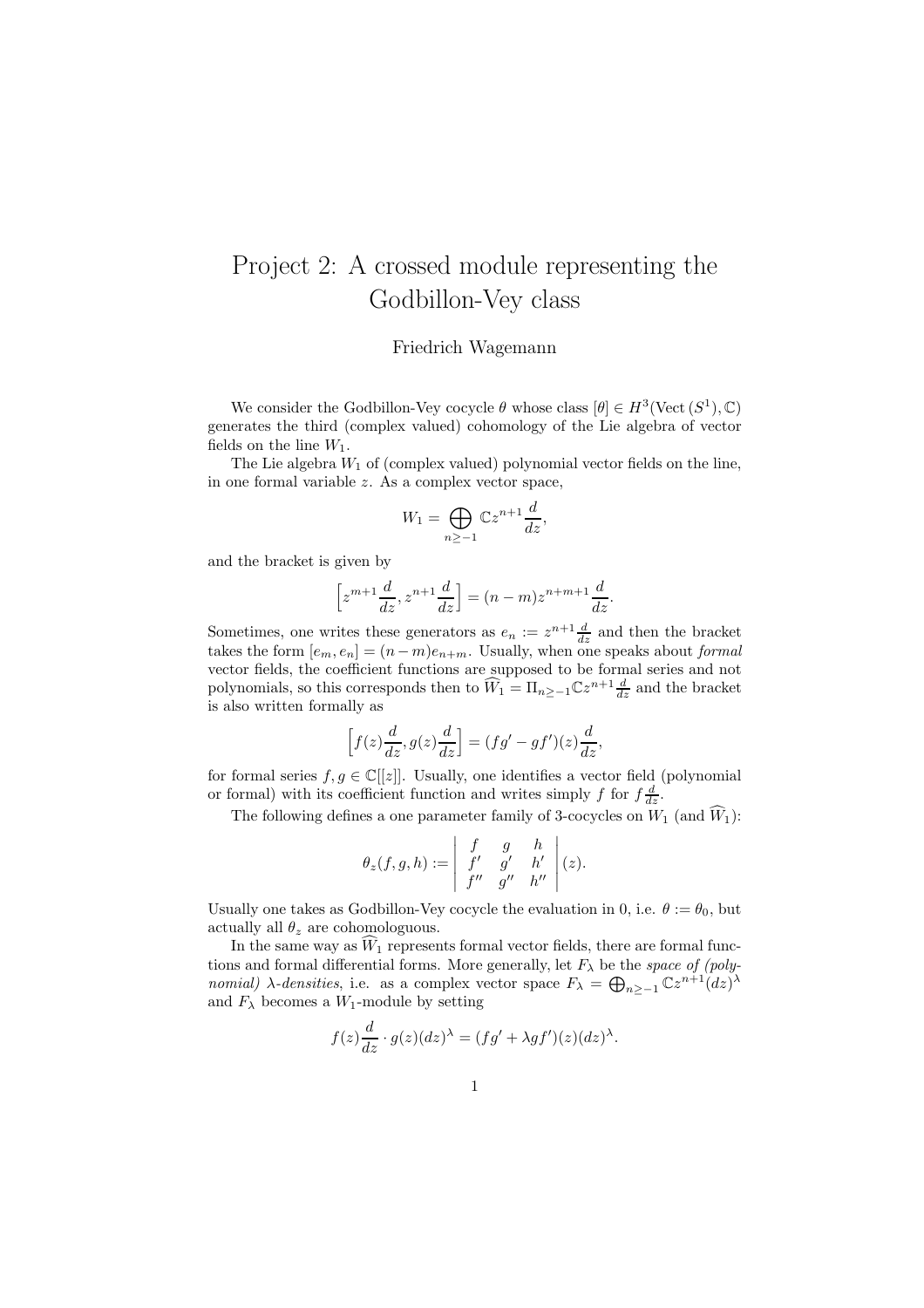In the same way, the space of formal  $\lambda$ -densities is denoted by  $\widehat{F}_{\lambda}$ . Observe that  $\widehat{F}_0$  are formal functions on the complex line  $\mathbb{C}, \widehat{F}_1$  are formal 1-forms, and  $\widehat{F}_{-1} = \widehat{W}_1$  as a  $\widehat{W}_1$ -module (where  $\widehat{W}_1$  is regarded as a  $\widehat{W}_1$ -module using the adjoint action).

It is easy to verify that the formal de Rham sequence

$$
0 \to \mathbb{C} \to \widehat{F}_0 \stackrel{d_{\text{dR}}}{\to} \widehat{F}_1 \to 0 \tag{1}
$$

is a short exact sequence of  $\widehat{W}_1$ -modules.

There is another cocycle which plays a role in the construction. Namely, let  $\alpha \in Z^2(\widehat{W}_1, \widehat{F}_1)$  be defined by

$$
\alpha(f,g):=\left|\begin{array}{cc}f'&g'\\f''&g''\end{array}\right|(z)(dz)^1.
$$

Remark 0.1. This cocycle is the integrand of the Gelfand-Fuchs cocycle

$$
\omega(f,g):=\int_{S^1}\left|\begin{array}{cc}f'&g'\\f''&g''\end{array}\right|(t)dt
$$

whose class  $[\omega]$  generates  $H^2(\text{Vect } (S^1), \mathbb{C})$ . The Gelfand-Fuks cocycle also defines a central extension of  $Vect(S^1)$  which gives again (up to a factor) the Virasoro algebra.

The key relation between the two cocycles  $\theta_z$  and  $\alpha$  is described in the following lemma. In its statement,  $\theta_z$  is viewed as a function in z to which one applies the de Rham differential and obtains a 1-form. On the other hand, to the cocycle  $\alpha \in Z^2(\widehat{W}_1, \widehat{F}_1)$ , one may apply the Chevalley-Eilenberg differential d (corresponding to coefficients in the trivial  $\widehat{W}_1$ -module  $\mathbb{C}$ ), and the result is non trivial.

Lemma 0.2.  $d_{\text{dR}}\theta_z = d\alpha$ .

Proof. Exercise.

Corollary 0.3. The connecting homomorphism induced by the short exact sequence (1) sends  $\alpha$  to (the negative of)  $\theta_0$ , i.e.

$$
\partial \alpha = -\theta_0.
$$

Proof. Exercise.

**Corollary 0.4.** The de Rham sequence (1) and the abelian extension of  $\widehat{W}_1$  by  $\widehat{F}_1$  using the 2-cocycle  $\alpha$  fit together to give a crossed module of Lie algebras

$$
0 \to \mathbb{C} \to \widehat{F}_0 \to \widehat{F}_1 \times_{\alpha} \widehat{W}_1 \to \widehat{W}_1 \to 0.
$$

This crossed module represents the Godbillon-Vey class in  $H^3(\widehat{W}_1,\mathbb{C})$ .

 $\Box$ 

 $\Box$